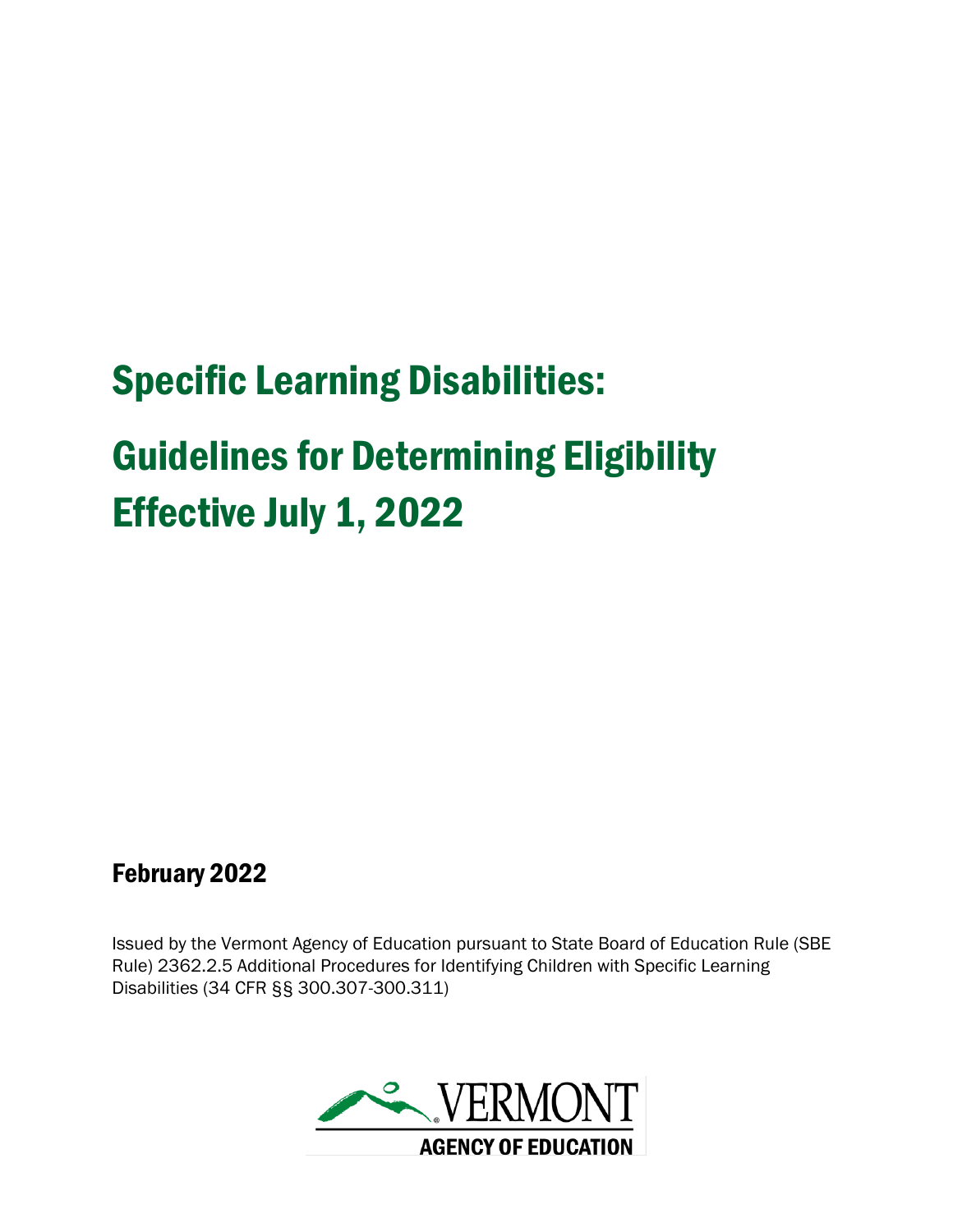# **Contents**

| Eligibility in an Instructional Model of Evaluation: Review, Interview, Observe, Test (R.I.O.T.) |
|--------------------------------------------------------------------------------------------------|
|                                                                                                  |
|                                                                                                  |
|                                                                                                  |
|                                                                                                  |
|                                                                                                  |
|                                                                                                  |

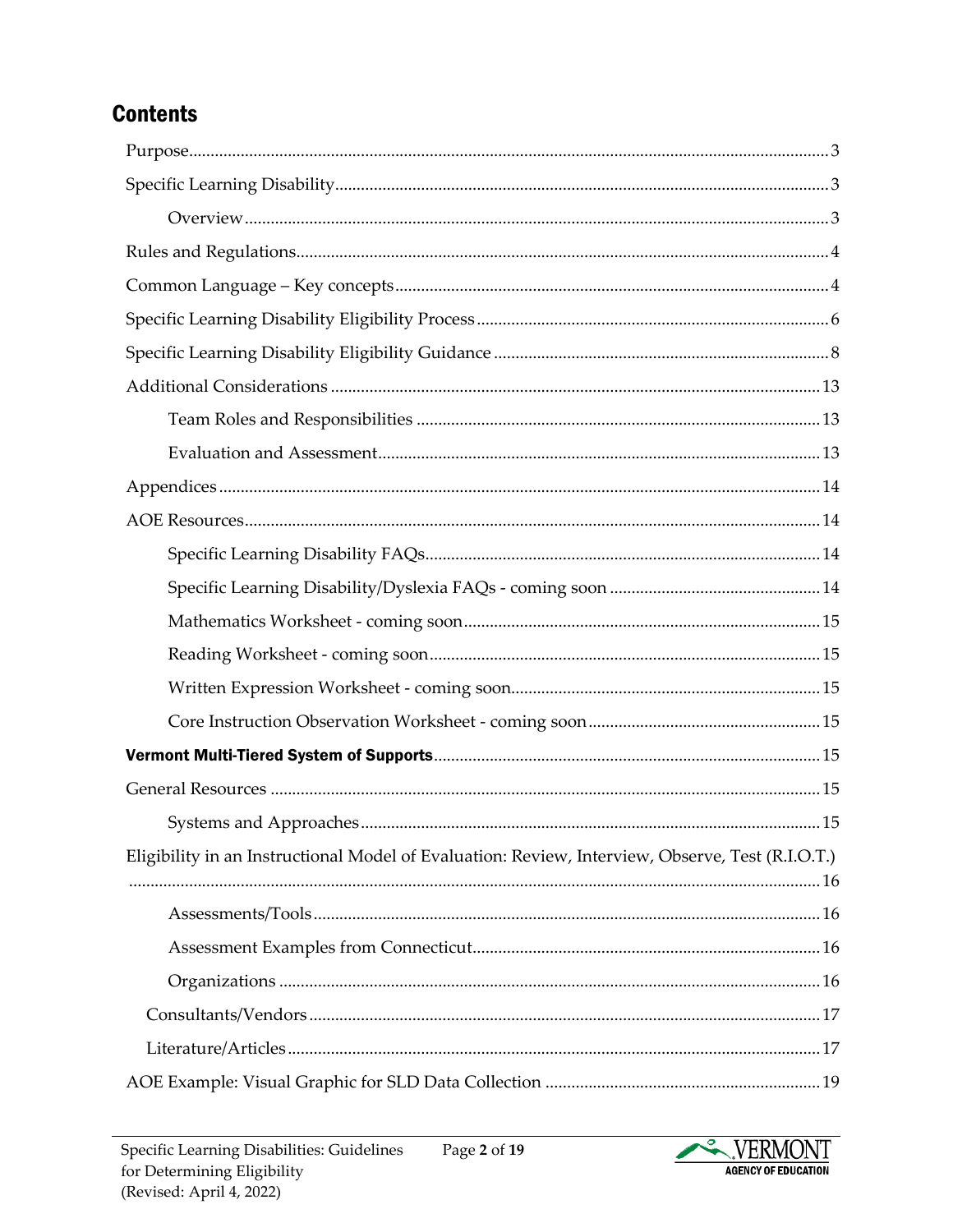# <span id="page-2-0"></span>Purpose

The purpose of this document is to provide guidelines for adopting consistent state-wide practices of determining whether a student has a specific learning disability (SLD) and to provide practical resources to educators as we move away from a discrepancy model to scientific, research-based intervention/instruction models that are in accordance with changes to State Board of Education Rule (SBE Rule) 2362.2.5, as well as alignment with IDEA Regulation 34 CFR §§300.307-300.311 to be in effect July 1, 2022.

# Background and Context

The reauthorization of IDEA in 2004 allowed school teams more flexibility in the models used to find students eligible for the category of Specific Learning Disability (SLD). The use of a system of interventions and a robust Local Comprehensive Assessment System (LCAS) should provide the needed data needed to support an SLD eligibility conversation, and alert teams to the potential needs of a student who has not yet been identified. In early 2015, the Vermont Agency of Education convened a stakeholder committee to inform the development of SLD guidance for the state. The group consisted of a broad array of experts in the area of special education identification. The Agency, with support from this original document and more recently from community partners' input, reviewed various methods for identifying SLD, including a review of other states' guidance documents and approaches to SLD identification in the absence of a discrepancy model.

## <span id="page-2-1"></span>Specific Learning Disability

#### <span id="page-2-2"></span>**Overview**

The Vermont State Board of Education Special Education Rules (SBE Rules) refer to the federal definition for Specific Learning Disability as defined in the IDEA 2004: "specific learning disability" as "a disorder in one or more of the basic psychological processes involved in understanding or in using language, spoken or written, that may manifest itself in the imperfect ability to listen, think, speak, read, write, spell, or to do mathematical calculations. Congress enacted the Education for All Handicapped Children Act [\(Public Law 94-142\)](https://www.govinfo.gov/content/pkg/STATUTE-89/pdf/STATUTE-89-Pg773.pdf), also known as the EHA, in 1975 to support states and localities in protecting the rights of, meeting the individual needs of, and improving the results for infants, toddlers, children, and youth with disabilities and their families. This landmark law's name changed to the Individuals with Disabilities Education Act, or IDEA, in a 1990 reauthorization. The law was last reauthorized in 2004, and the department has periodically *issued new or revised regulations* to address the implementation and interpretation of the IDEA. This definition has been unchanged since the initial legislation that is now IDEA 2004. When regulations for Public Law 94-142 were released in 1977, SLD was identified by a significant discrepancy between an intelligence quotient (IQ) and achievement (IQ-achievement discrepancy method). Additional criteria were designed to ensure that low achievement was not primarily due to another factor: sensory or motor

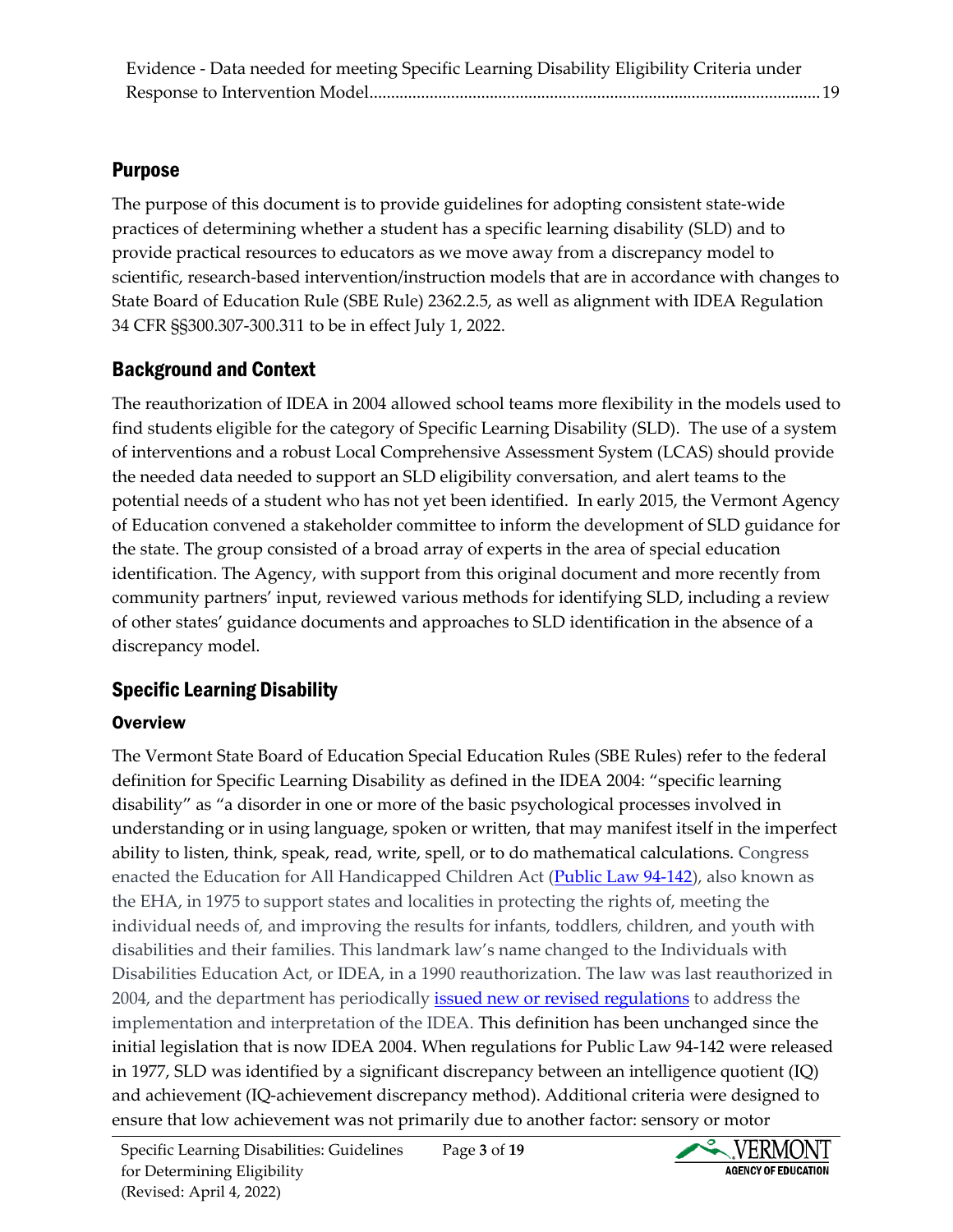disabilities, intellectual disabilities, emotional or behavioral disorders, economic disadvantage, cultural factors, or limited English proficiency. Each state then defined its own specific criteria for SLD identification following this guidance. Specific learning disability (SLD) is the most common eligibility category through which students receive special education services under the Individuals with Disabilities Education Act (IDEA). Students who qualify for special education under the SLD category require and should receive specially designed instruction, and related services as needed, to participate and make progress in the general education curriculum.

# <span id="page-3-0"></span>Rules and Regulations

Federal rules require (34 CFR §300.307) the state to adopt statewide criteria for determining specific learning disabilities with the following language:

(a) A State must adopt, consistent with [§300.309,](https://sites.ed.gov/idea/regs/b/d/300.309) criteria for determining whether a child has a specific learning disability as defined in  $\S300.8(c)(10)$ . In addition, the criteria adopted by the State—

(1) Must not require the use of a severe discrepancy between intellectual ability and achievement for determining whether a child has a specific learning disability, as defined in §300.8(c)(10);

(2) Must permit the use of a process based on the child's response to scientific, researchbased intervention; and

(3) May permit the use of other alternative research-based procedures for determining whether a child has a specific learning disability, as defined in  $\S 300.8(c)(10)$ .

(b) Consistency with State criteria. A public agency [LEA] must use the State criteria adopted pursuant to paragraph (a) of this section in determining whether a child has a specific learning disability.

\*\*The rules and procedures by which students are identified with SLD affect an even greater number of students. As a result, the validity of these rules and procedures for identification must be considered as not just a legal and scientific question, but also as a question of fairness and access. These tools cannot reflect every fact or point of law contained within this resource.

Revised Vermont Procedures for Identifying Children with Specific Learning Disabilities (SBE 2362.2.5):

[Series 2360 - Special Education Rules](https://education.vermont.gov/documents/state-board-rules-series-2360) *(effective until June 30, 2022)* [Series 2360- Special Education Rules](https://education.vermont.gov/documents/VT-State-Board-of-Education-Rule-Series-2360) *(effective as of July 1, 2022)*

# <span id="page-3-1"></span>Common Language – Key Concepts

**Multi-tiered systems of support** (**MTSS):** a continuum of increasingly intense research-based interventions; a systemic, continuous-improvement framework in which data-based problem solving and decision-making is practiced across all levels of the educational system for supporting students.

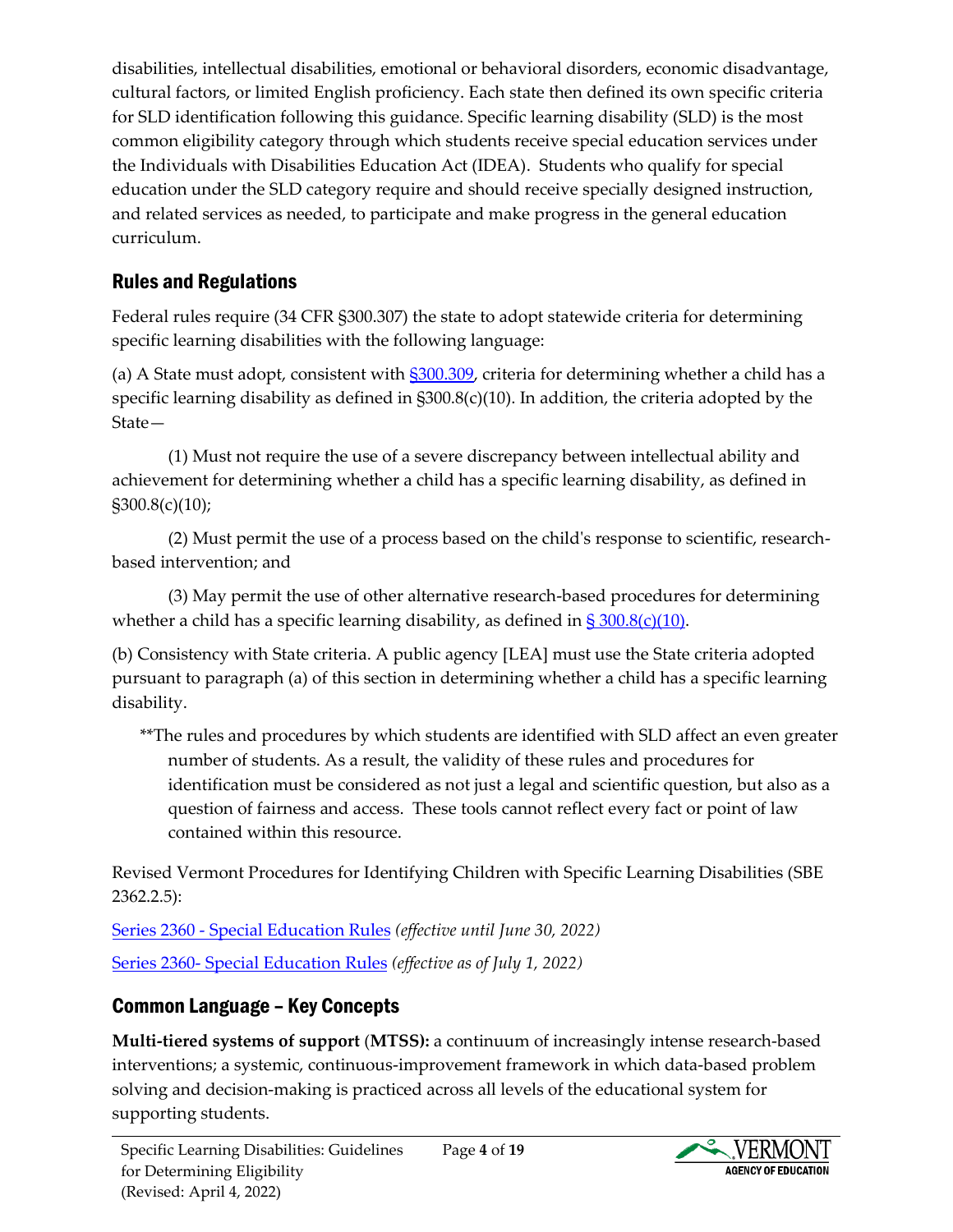**Response to Intervention** (**RTI):** is a multi-tier approach to the early identification and support of students with learning and behavior needs. Educational decisions about the intensity and duration of interventions are based on individual student response to instruction.

**Patterns of Strengths and Weaknesses**: is a process that uses data to determine why a student is performing poorly, rather than if a student is performing more poorly than expected. The key to this process is for school teams to establish a pattern within various cognitive processes. It examines patterns of cognitive strengths and weaknesses in relation to specific academic weaknesses. Although there are varied methods of implementation, the essential steps in the process include (a) the identifying an academic need in one of the areas found in federal guidelines for SLD, (b) determining if there is an area or areas of cognitive weakness that have a research-based link to problems in the identified academic area, (c) establishing whether there are other cognitive areas which are average or above, and (d) analyzing these findings for a pattern that will rule out or confirm the presence of SLD. Within this framework, multiple data sources are used.

**Scientific research-based interventions** (SRBI): instructional practices and interventions in a school or district that have been researched and determined to be effective for improved student outcomes or proven to excel student learning as evidenced by data. Emphasize successful instruction for all students through high-quality core general education practices, as well as targeted interventions for students experiencing learning, social-emotional or behavioral difficulties.

**Evidence-Based Interventions** (EBI): practices or programs that have evidence to show that they are effective at producing results and improving outcomes when implemented with integrity and fidelity. Interventions need to be tested and found to be significantly more effective than standard practice.

**Functional Skills** SBE Rule 2362(g)(1)(ix) (34 CFR §300.306): Means the acquisition of essential and critical skills needed for a child with disabilities to learn specific daily living, personal, social, and employment skills or the skills needed to increase performance and independence at work, in school, in the home, in the community, for leisure time, and for post-secondary and other life-long opportunities. Recent AOE [Guidance](https://education.vermont.gov/documents/edu-guidance-to-rule-change-functional-skills-functional-performance) and [Webinar.](https://youtu.be/YhMBtcFuc6Y)

[Vermont Multi-Tiered System of Supports](https://education.vermont.gov/student-support/vermont-multi-tiered-system-of-supports) (VTmtss): is a systemic approach to decision-making for excellence and equity within a culture of continuous improvement that focuses on successful outcomes for all students. This systemic approach:

- Supports the collaboration of all adults to meet the academic, behavioral, social, and emotional needs of all students,
- Provides a layered system of high-quality, evidence-based instruction, intervention, and assessment practices that are matched to student strengths and needs,
- Relies on the effective and timely use of meaningful data,
- Helps districts and their schools organize resources to accelerate the learning of every student, and
- Engages and develops the collective expertise of educators, students, family, and community partnerships.

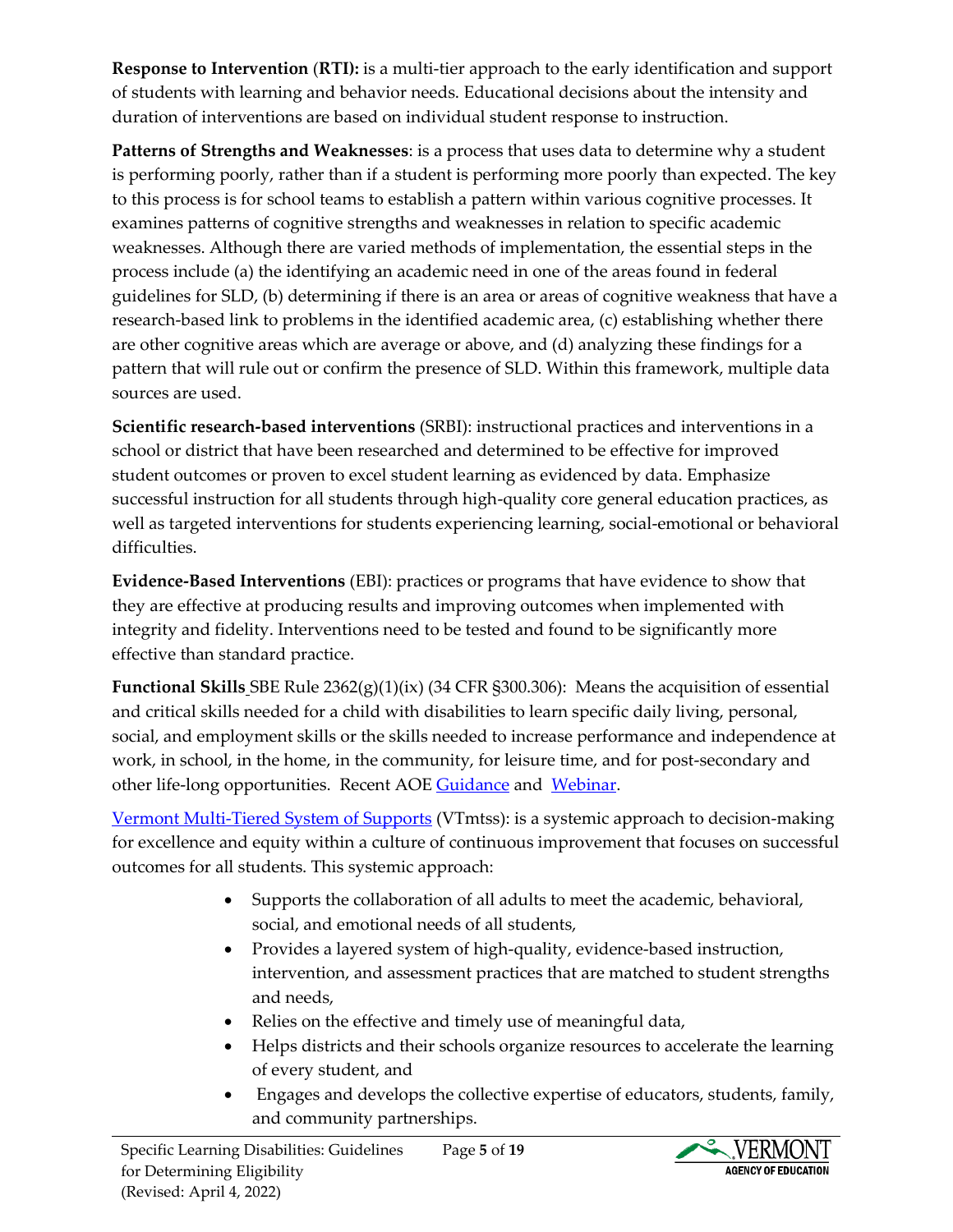**Early MTSS**: framework that supports program wide/school wide implementation and sustainability of Evidence-Based Practices (EBP) to fidelity in early childhood.

**Fidelity:** refers to how closely prescribed procedures are followed and, in the context of schools, the degree to which educators implement programs, assessments, and implementation plans the way they were intended. There are five elements of fidelity that include student engagement, adherence, program specificity, quality of delivery and exposure/duration. For more information see Considerations [for Effective Implementation: 5 Elements of Fidelity.](https://intensiveintervention.org/resource/five-elements-fidelity)

#### **Special Education** [\(Section 300.39\)](https://sites.ed.gov/idea/regs/b/a/300.39)

(1) Special education means specially designed instruction, at no cost to the parents, to meet the unique needs of a child with a disability, including—

(i) Instruction conducted in the classroom, in the home, in hospitals and institutions, and in other settings; and

(ii) Instruction in physical education.

Special [Education:](https://youtu.be/fq4VD2x6ux0) Definition Webinar Federal Definition recently presented.

[Specially Designed Instruction](https://education.vermont.gov/documents/edu-specially-designed-instruction-handout) (34 CFR §300.39(b)(3); USBE SER I.E.43.). Handout describing SDI, Federal Law, and definition.

**Universal Screening**: To identify students who require a closer look or additional support, or both. Used for initial decisions about universal instruction and personalized learning plans based on common pattern and to identify or flag students who are struggling and may need closer monitoring.

**Formative Assessment and Progress Monitoring**: To promote student learning and inform instruction, determine if student is making progress towards goals, develop a history of patterns of strengths and areas of improvement. Progress monitoring is a form of assessment in which student learning is evaluated on a regular basis (e.g., weekly, every two weeks) to provide useful feedback about performance to both students and teachers. The primary purpose of progress monitoring in RTI is to determine which students are not responding adequately to instruction. Progress monitoring also allows teachers to track students' academic progress or growth across the entire school year.

**Outcome or Summative Assessment:** To verify learning and evaluate the effectiveness of universal instruction and/or curriculum. This assessment is supplemental data to consider student performance across multiple platforms.

**Note:** For evaluation purposes, IDEA requires response to SRBI and does not specify RTI. SRBI is now referred to as EBI under ESSA. Vermont uses EBI within VTmtss Framework.

# <span id="page-5-0"></span>Specific Learning Disability Eligibility Process

A student may be determined eligible for special education and related services if:

1. The Evaluation Planning Team (EPT) has addressed each of the following:

The child's performance is not:

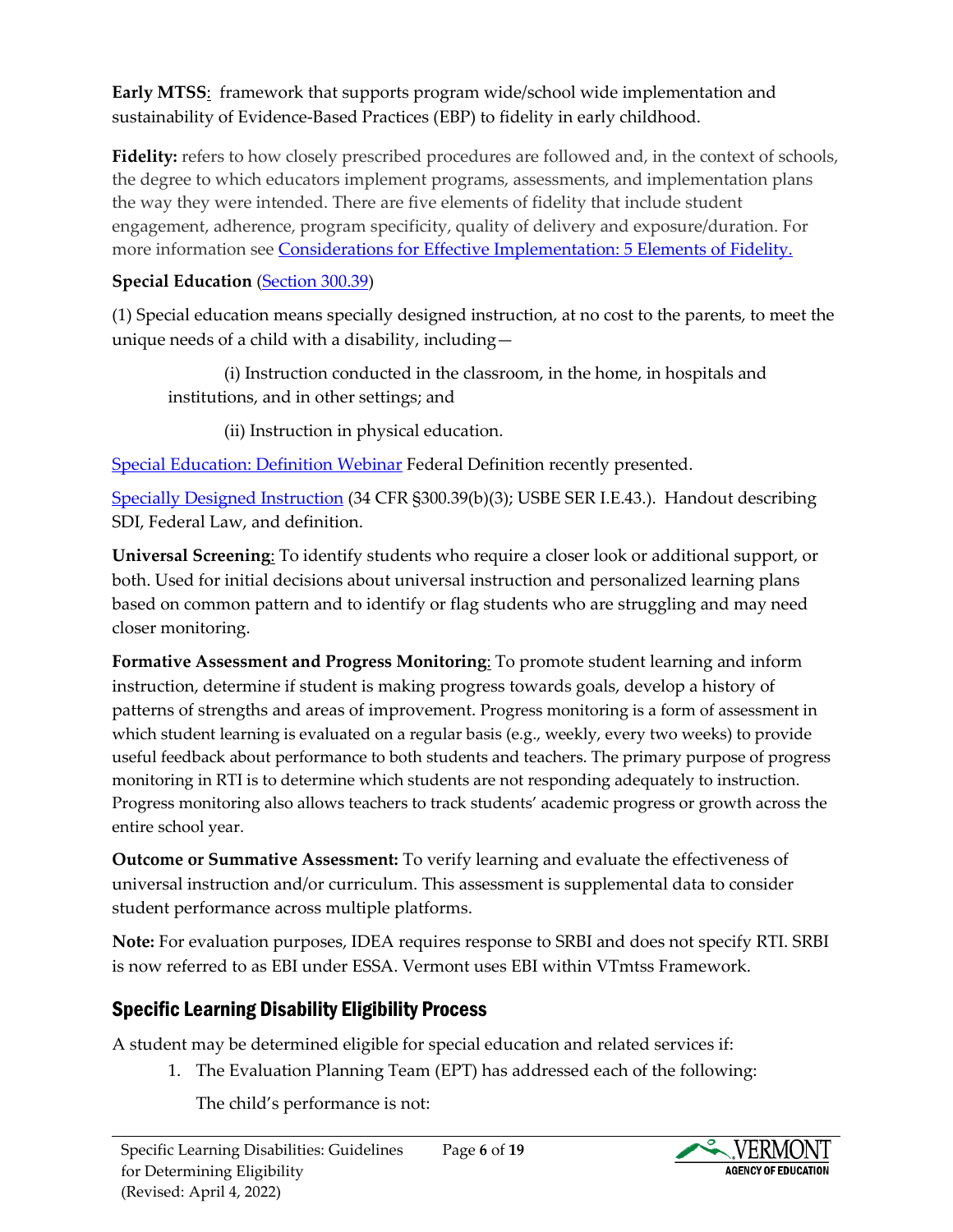- due to a lack of appropriate instruction/intervention (delivered in a manner that is highly consistent with the design, closely aligned to student need, culturally appropriate and includes the essential components of core instruction)
- due to limited English proficiency
- primarily the result of Intellectual Disability
- primarily the result of a Serious Emotional Disability
- primarily the result of a Visual Impairment, including Blindness
- primarily the result of a Hearing Impairment, including Deafness
- primarily the result of an Orthopedic Impairment
- primarily the result of Cultural Factors
- primarily the result of Environmental or Economic Disadvantage
- due to a lack of educational opportunity (e.g., attendance/access issues)
- 2. The EPT may determine that a student has a specific learning disability if when provided with learning experiences and instruction appropriate for the student's age or State approved grade-level standards, the student does not achieve adequately in one or more of the following areas: oral expression, listening comprehension, written expression, basic reading skill, reading fluency skills, reading comprehension, mathematics calculation, and mathematical problem solving.
- 3. The evaluation is sufficiently comprehensive to appropriately identify all the student's special education and related service needs, whether commonly linked to the disability category.
- 4. A Specific Learning Disability prevents a student from progressing adequately in / accessing general education/core instruction according to a body of evidence demonstrating the following criteria:
	- The student does not achieve adequately for their age or to meet state-approved grade-level standards and exhibits significant academic skill deficit(s) in one or more of the areas identified below when provided with learning experiences and instruction appropriate for the student's age or state-approved grade-level standards, and
	- The student does not make sufficient progress to meet age or state-approved grade-level standards in the area(s) identified when using a process based on the student's response to evidence-based intervention
- **5.** An evaluation report will contain documentation of:

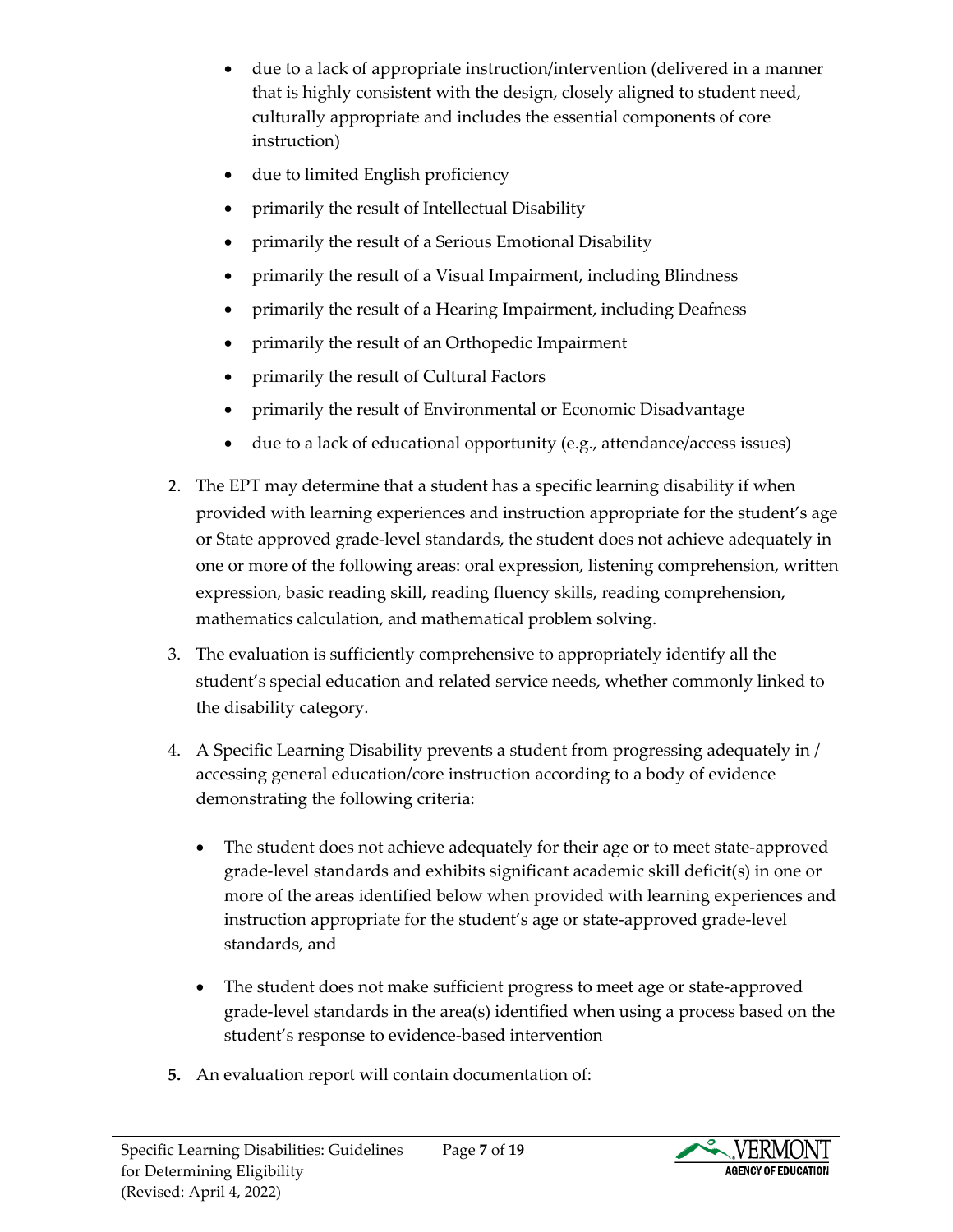- A body of evidence from class-wide screeners and progress monitoring that demonstrate patterns of
	- Academic Skill deficits, and
	- Insufficient progress in response to evidence-based intervention in the area(s) of Basic Reading Skills; Reading Comprehension, Mathematical Calculation, Oral Expression, Reading Fluency Skills, Written Expression, Mathematical Problem Solving, Listening Comprehension.
- An observation of the student's academic performance in the area(s) of difficulty in the learning environment, including the relevant behavior and relationship of that behavior to the student's academic functioning.
- The instructional strategies used
- The student-centered data collected including documentation of repeated assessments or achievement at reasonable intervals
- The educationally relevant medical findings:

exist and are described, or do not exist

- The documentation that the parents were notified about:
	- Student performance data collected, and general education services provided (what was collected, its purpose, and if the LEA has rules about collection of data (i.e., frequency, interventions used, EST, MTSS). Strategies for increasing the student's rate of learning
	- Results of repeated assessments of student's progress
	- The right to request an evaluation

See **SLD** Determination Worksheet to help guide and document your eligibility process.

# <span id="page-7-0"></span>Specific Learning Disability Eligibility Guidance

The process for determining SLD eligibility can be more easily understood through the lens of five elements. Each of these elements is represented throughout the process outlined above. See [IDEA: Identification of SLD.](https://sites.ed.gov/idea/files/Identification_of_SLD_10-4-06.pdf)

#### **Five Key Elements:**

- The student **demonstrates a lack of adequate achievement** in one of the eight basic skill areas when provided with learning experiences and instruction appropriate for the student's age or State-approved grade-level standards. **E1**
- The student **demonstrates a lack of progress** when provided with scientific researchbased instruction and interventions. **E2**
- Underachievement is not the result of **exclusionary factors**, including visual, hearing or motor disability, intellectual disability, emotional disturbance, cultural factors environmental or economic disadvantage, limited English Proficiency, or lack of instruction in reading or math. **E3**



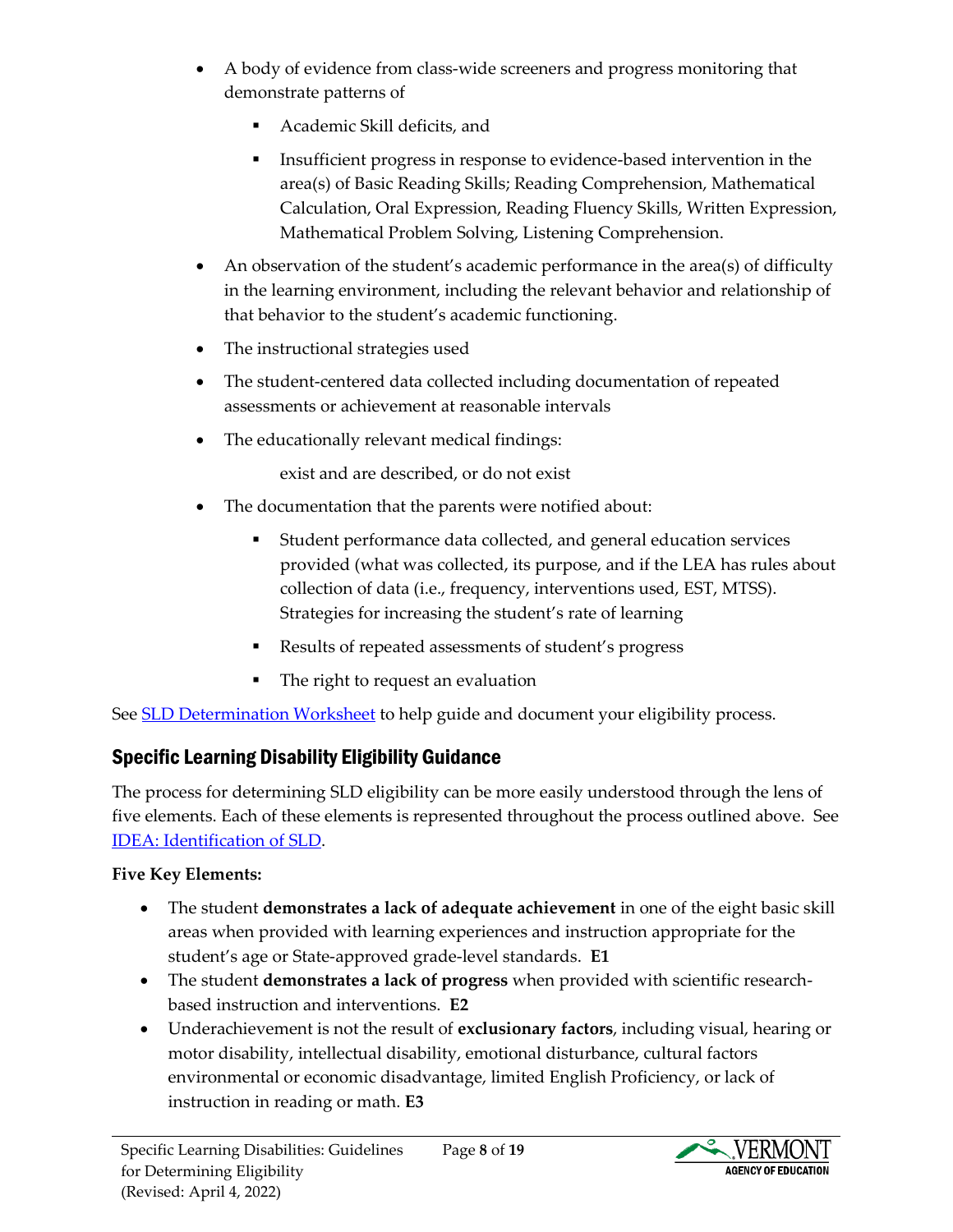- **Observational data** reflect academic and behavioral performance within the classroom reflects area(s) of concern. **E4**
- Documented **parental notifications** and participation throughout the process. **E5**

If a student is receiving instruction and interventions(s) in grade-level standards from qualified staff and is still not making adequate progress, and a disability is suspected, the Child Find

mandate of IDEA is activated. Under this law, local education agencies (LEAs) have a duty to identify and evaluate students they suspect may need special education and related services (between the ages of 3 and 21) regardless of the severity of the disability. This includes students suspected of being students with a disability even though they are advancing from grade to grade. The determination that a student is a "student with a disability" must be made on an individual basis, by a team consisting of the parent, legal guardian, or adult student and school personnel determined by the student's LEA. (34 CFR §300.111)

Families and school personnel may refer a student for a special education evaluation at any time, including prior to completion of any evidence-based interventions (EBI). The EPT must respond to all referrals by following all pertinent notification rules and holding a meeting to determine if a comprehensive evaluation is warranted, review existing documents that can demonstrate a lack of appropriate achievement (E1), and ensure the elements two and three are met; that EBI and/or other alternative research-based procedures were used in general education setting (E3), and that challenges were not due to lack of appropriate instruction (E2).

# **Demonstrating Lack of Achievement and Progress**: **(E1, 2)**

As part of the school's Local Comprehensive Assessment System, students' current levels of performance are documented and then repeatedly assessed over time to provide the evidence that educators use to make decisions about students. The assessments should be reliable, valid measures that reflect the area/focus for of intervention/instruction and examine the same construct/skill over time. Similarly, progress monitoring provides data to assess students' academic and/or behavioral performance and evaluate the effectiveness of instruction and intervention. It can be implemented with all students, or with individuals and groups. Embedded assessments within evidence-based intervention programs can also be an important source of progress monitoring data for students that are performing well below grade level. Students who are performing far below expected levels may require the more frequent progress monitoring with these types of measures, but a general outcome measure (periodic benchmark assessments) should also be used periodically to determine whether they are approaching grade-level expectations.

A school district's process to determine if a student responds to instruction shall include screenings applied to all students to identify those students who are not making academic progress at expected rates.

#### **Quality Indicators for School-Wide Screening (E1)** [Universal Screening Assessment](https://education.vermont.gov/documents/universal-screening-assessments-recommendations-to-support-a-strong-and-healthy-start)  [Recommendations](https://education.vermont.gov/documents/universal-screening-assessments-recommendations-to-support-a-strong-and-healthy-start)

• School-wide screenings occur at least three times during an academic year (fall, winter, spring).

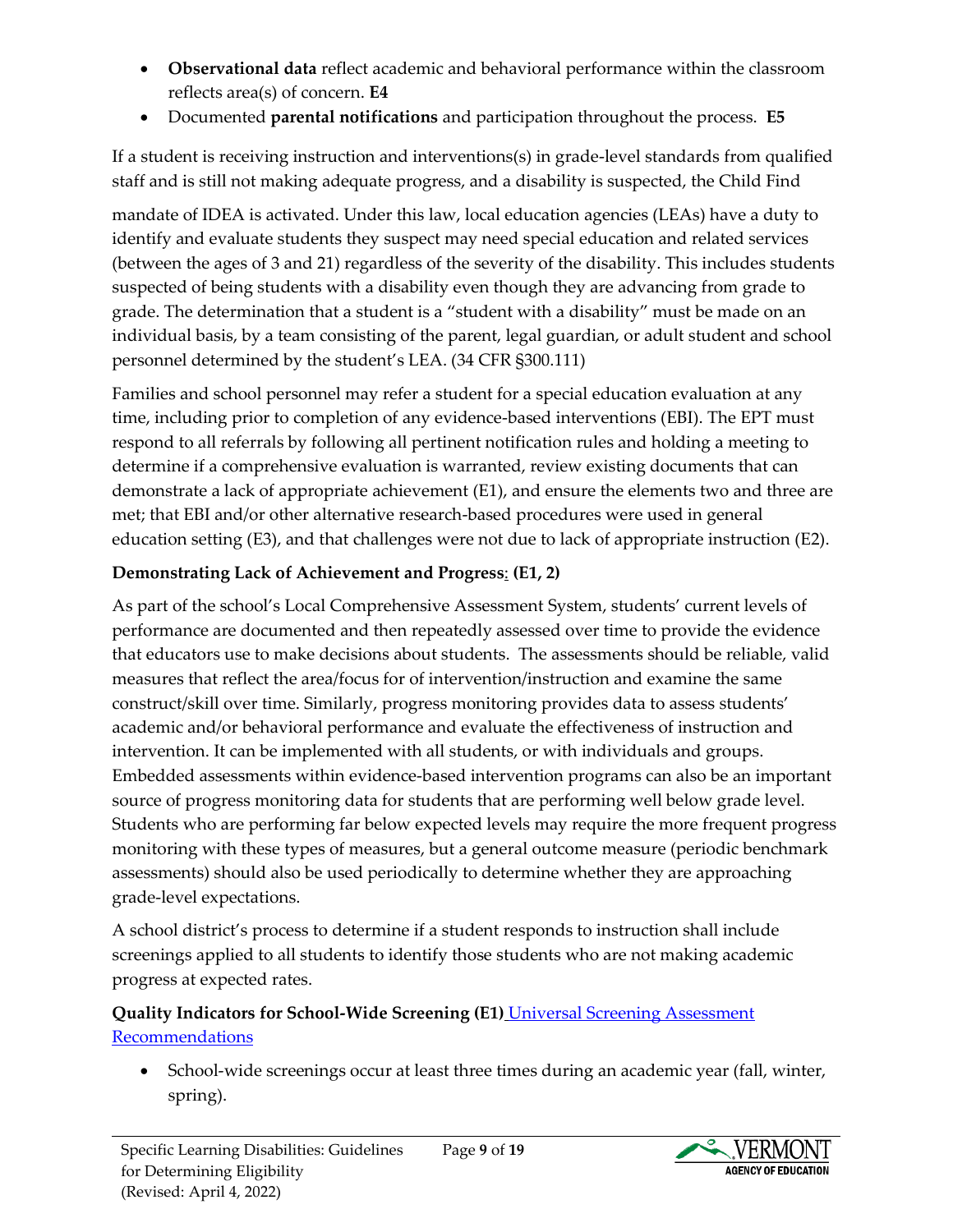- Screening instrument items are aligned with the curriculum based on learning standards for student's grade level.
- Each screening instrument meets reliability and validity standards associated with psychometrically sound measurements.
- Professional development is provided to ensure fidelity of implementation, scoring and interpretation of results.
- Screening is administered school-wide or at least to 95 percent of all students.
- Criteria are established that identify students who are performing at benchmark, at-risk and seriously at-risk levels. (e.g., defined cut score at or below the 25th percentile received tiered intervention support)
- Results of screenings are used to determine which students are considered at-risk and need further monitoring and assessment.
- Screening results may be used to determine effectiveness of core curriculum and instruction and can be used to identify students at risk for poor learning outcomes.

## **High-Quality Core/First Instruction Guidelines: (E1, 2)**

- Curriculum is aligned to the Vermont state learning standards and grade level performance indicators and includes [Vermont's Transferable Skills](https://education.vermont.gov/student-learning/proficiency-based-learning/transferable-skills).
- Instruction is provided by qualified personnel and trained staff.
- Differentiated instruction is used to meet a wide range of student needs.
- Instructional strategies/programs are implemented with fidelity, and staff are provided the professional development needed ensure this fidelity.
- Instruction is culturally and linguistically responsive to the language and learning needs of students whose first language is not English.

## **Guidelines for Research-based Instruction and Interventions: (E2)**

- Research/evidence-based intervention that has shown to be effective is provided to all students within a tiered framework. See: [What Works Clearinghouse](https://ies.ed.gov/) an[d Use of Levels](https://education.vermont.gov/sites/aoe/files/documents/edu-memo-evidence-base.pdf)  [of Evidence](https://education.vermont.gov/sites/aoe/files/documents/edu-memo-evidence-base.pdf)
- Scientific, research-based reading intervention should include explicit and systematic instruction in phonemic awareness, phonics, vocabulary development, reading fluency (including oral reading skills) and reading comprehension strategies.
- Scientific, research-based math intervention should include explicit and systematic instruction in problem-solving, arithmetic skills and computational fluency, precise use and teaching of mathematical vocabulary, conceptual knowledge through multiple representations and number lines, reasoning ability.
- Intervention is provided by qualified/trained personnel and staff.
- Intervention is implemented with fidelity.

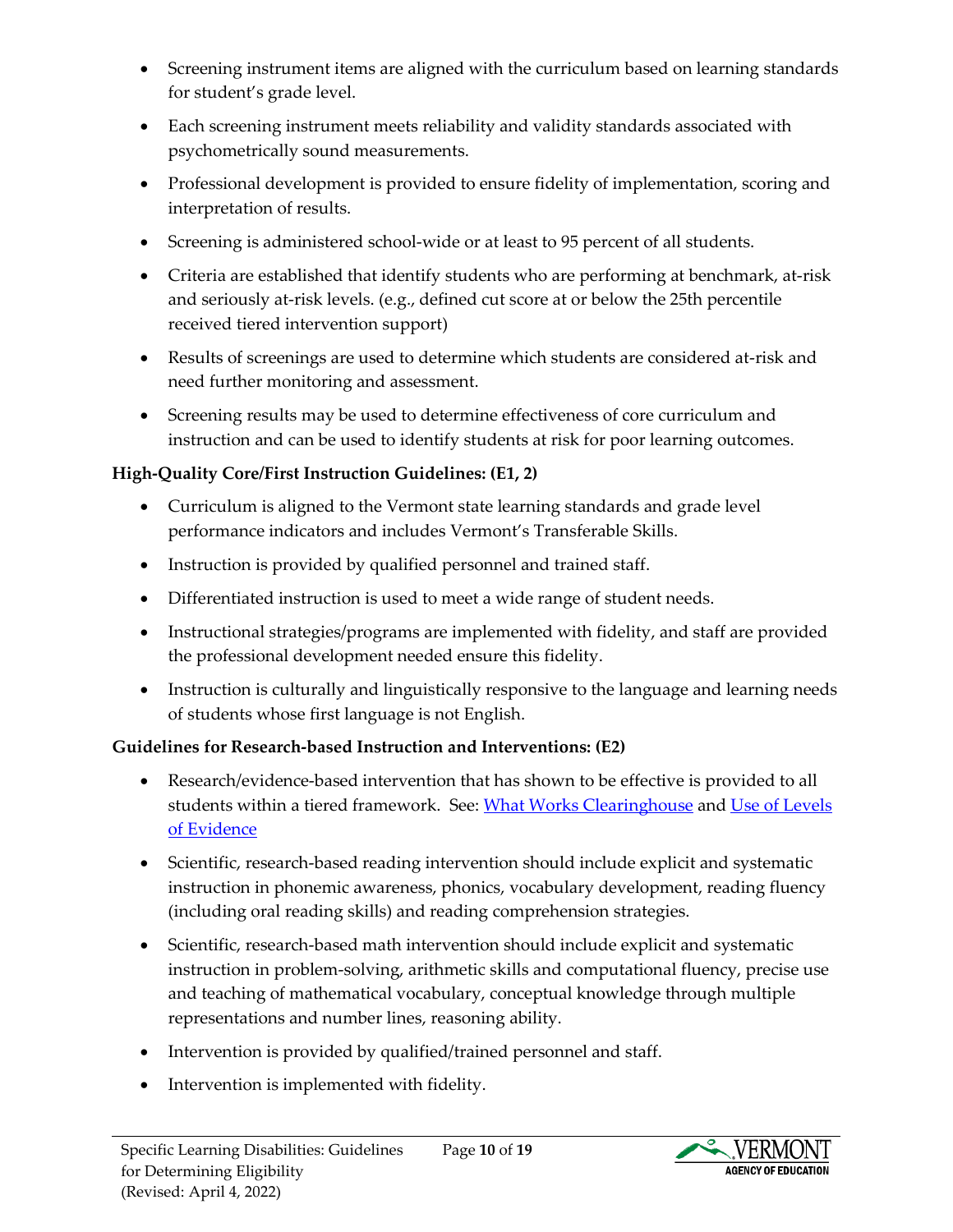• Intervention is selected that is culturally and linguistically responsive to the language and learning needs of students whose first language is not English.

Documentation should include:

- Evidence-based intervention(s) that have been provided. Specifically include:
	- o the type, duration, and frequency
	- o evidence that the intervention is appropriate to student's assessed needs
	- o the educator providing the intervention has received appropriate training to do so
	- o intervening factors did not threaten the integrity of the intervention
- The student's rate of progress, including a comparison of student's progress in relation to other students receiving the same intervention
- A monitoring schedule that:
	- o allows comparisons with the performance of peers receiving the same intervention or instruction
	- o is appropriate to the child's age and grade placement
	- o is appropriate to the content being monitored
	- o permits interpretations of the effectiveness of the intervention

# **Exclusionary Factors:** (E3)

In considering unexpected underachievement, a team must consider exclusionary factors. That requires the team has determined that visual, hearing or motor disability, intellectual disability, emotional disturbance, cultural factors, environmental or economic disadvantage, limited English Proficiency, or lack of instruction in reading or math are not singularly accounting for the student's performance. In this case the emphasis is on singularly. There may be cases, particularly where environmental factors, such as homelessness or economic disadvantage and poor nutrition, do adversely affect student performance without being the primary factor in the student's underachievement. In this case, the team should consider the degree to which each factor may adversely affect the student's achievement. For example, for a student with an emotional disability, the team should consider whether the unexpected underachievement is a result of the emotional disability or if the student's underachievement triggers the behavioral challenges resulting in a loss of instructional time and lack of progress

In order to ensure that exclusionary factors are not responsible for the student's performance schools should consider student outcome data in the context of the larger group of students. Consideration must also be given to the number and percentage of age peers or classmates achieving satisfactorily on measures of the State-approved grade-level standards. Specific attention should be directed to examine the appropriateness of the instruction in relation to students' primary language, and cultural identity. Environment factors such as attendance, transitions or other disruptions can affect students' ability to access instruction.

## **Observation:** (E4)

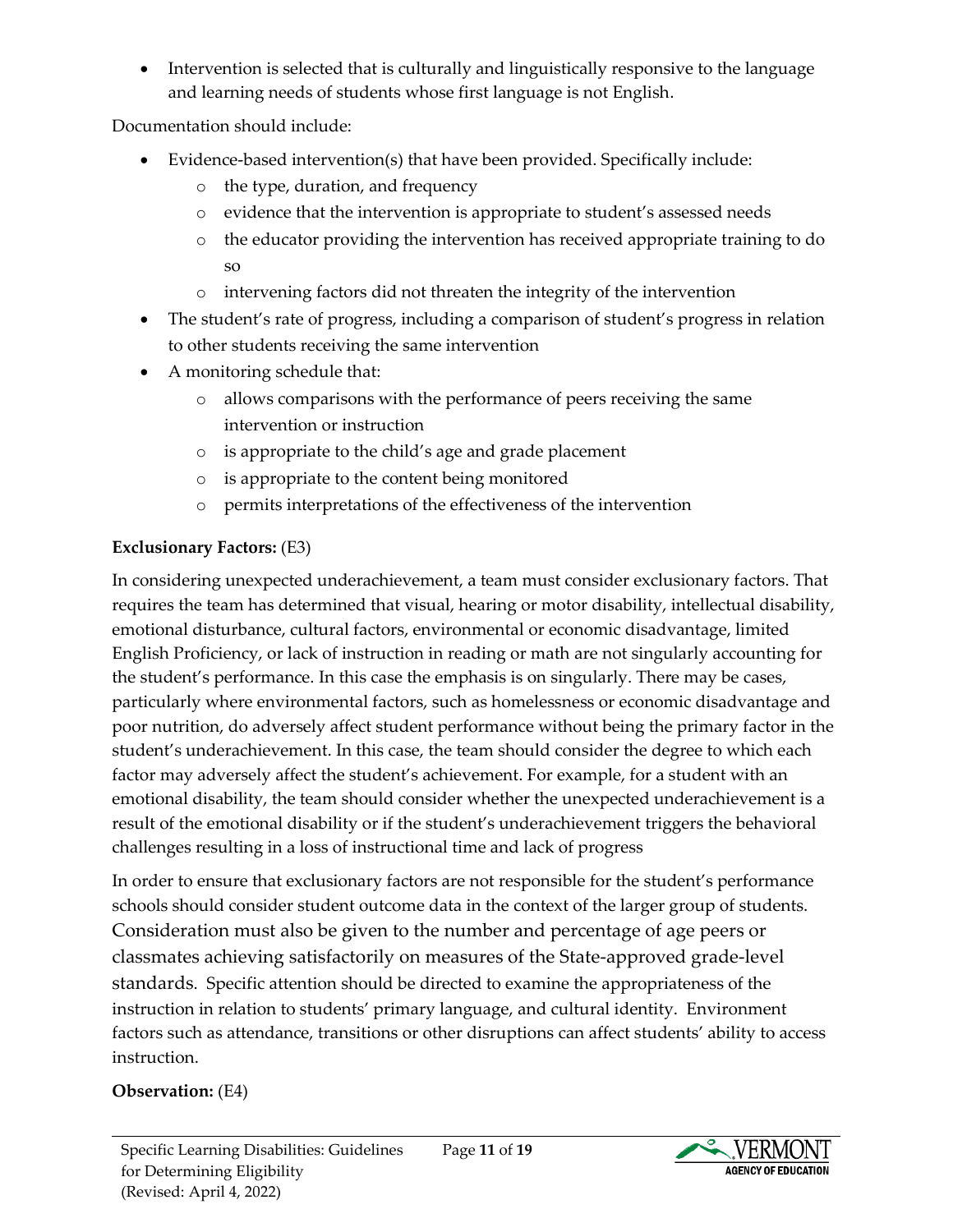Observation of a student in his/her learning environment is mandated by IDEA (34 CFR 300.306(a)(1) and 34 CFR 300.300(a). At least two observations are required: 1) a routine classroom observation prior to the child's referral for evaluation and, 2) an observation focused on the child's academic performance in the regular classroom that is conducted after referral (and with parental consent) by trained observers.

The observation should establish the relationship between academic functioning and behavior within the classroom relative to the identified area of concern and should capture factors critical to the learning/instructional environmental. These observations can and should be used to gain information about the other required elements and offer insight into the root causes of the student's difficulties. Consideration must be given to:

- teaching practices and opportunities for student engagement
- student work within the learning environment
- student's approach to and completion of work
- accuracy
- observed supports
- physical and/or emotional structures and routines

Observations done across a variety of settings may provide the best information. Observation detail should be empirical and objective.

#### **Parental Involvement:** (E5)

Parents are partners in providing input on their child's educational and functional performance. LEAs need to engage parents throughout their educational experience. On a school wide level, parent involvement should occur naturally throughout the course of a student's educational experience. In the event of a student needing additional support, parent-school communication should be evident throughout instruction and intervention. In a school that has a comprehensive VTMTSS implemented, data will be generated at all layers of instruction and intervention. These data should be used in communicating the needs of the students with the structural supports offered by the school. By the time any student is recommended for intensive interventions, or a comprehensive evaluation, families and educators will have positive and engaged relationships to support student learning. LEAs should prioritize the seven core principals from the [Family Engagement Toolkit and Self-Assessment:](https://education.vermont.gov/documents/edu-vermont-family-engagement-toolkit-and-self-assessment)

- Creating a welcoming environment
- Building effective two-way communication
- Supporting the success of students
- Sharing power and responsibility
- Partnering with the community
- Providing equity and access
- Ensuring sustainability

Special considerations should be given during the evaluation process to:

• Explaining EBI process and reports; providing reports three days in advance

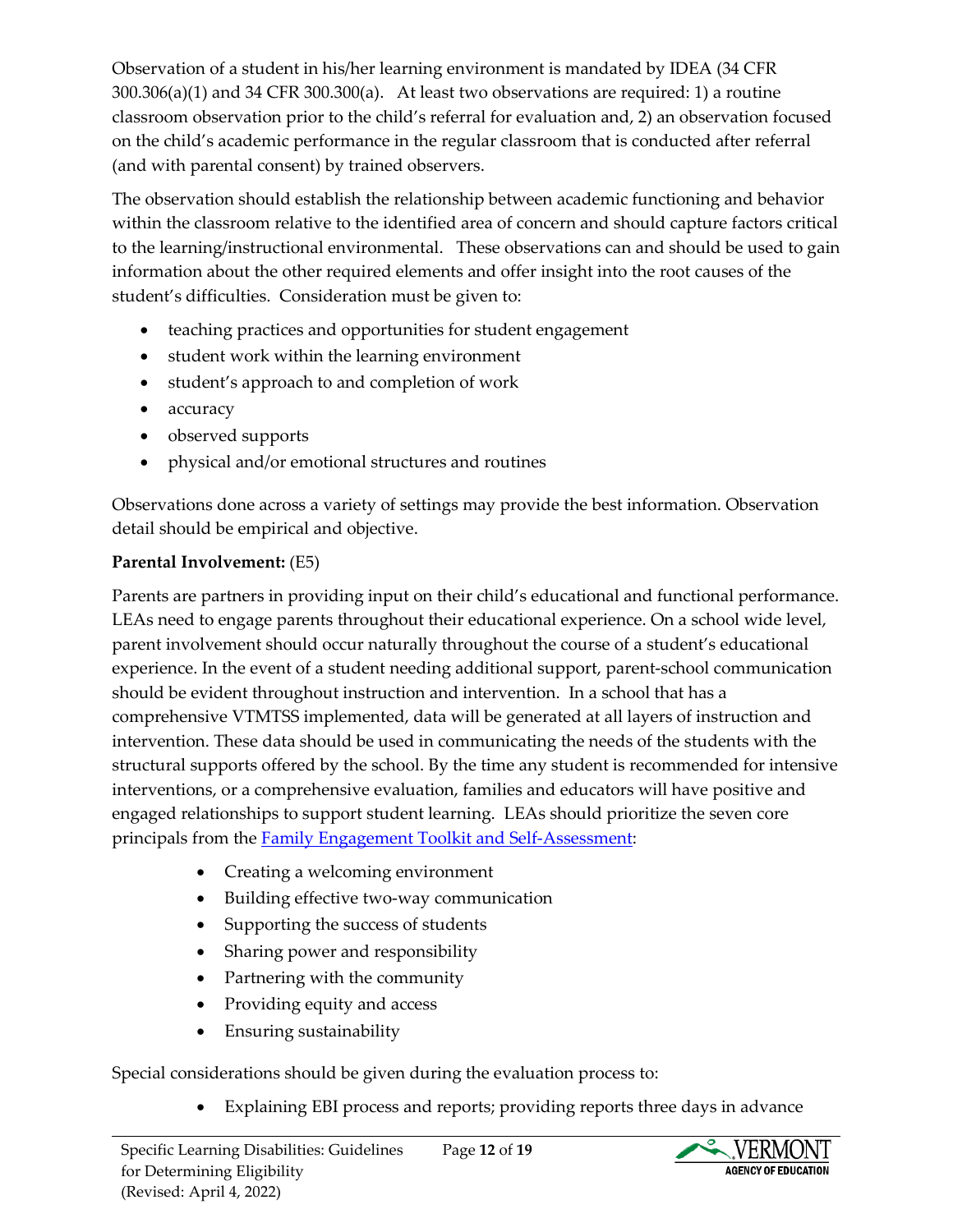- Explaining data: the why, how, value for educational programming
- Providing training to ensure understanding of resources and avenues for support and advocates [\(Vermont Family Network\)](https://www.vermontfamilynetwork.org/)

Additionally, the comprehensive evaluation process this engagement should involve, is not limited to, a report made available to the parent. This evaluation report needs to include the following documentation:

- the instructional strategies used and the student-centered data collected;
- documentation that the student's parents were notified about the amount and nature of the student's performance data that would be collected;
- the general education services provided;
- strategies for increasing the student's rate of learning;
- and the parent's right to request an evaluation. (2362.2.6)

# <span id="page-12-0"></span>Additional Considerations

# <span id="page-12-1"></span>Team Roles and Responsibilities

Make clear the responsibilities of different professionals within the Evaluation Planning Team. Be sure to include all relevant partners including general education members, Educational Support Team members, special educators, parents, and the student where appropriate. School Psychologists support general education through evaluation, evidence-based intervention, and co-teaching, to support learning and may be valuable members as well.

[Sample team responsibilities](https://vermontgov.sharepoint.com/:w:/r/teams/AOE.StudentSupportServicesGroup/Shared%20Documents/Special%20Education%20Team/New%20Rules%20Timelines%20for%20Roll%20Out/SLD%20Documents/SLD%20Team%20Responsibilities.docx?d=wfc66d877cc1f48c98e286d94fefa59f3&csf=1&web=1&e=tGjhC4)

# <span id="page-12-2"></span>Evaluation and Assessment

Eight components of a comprehensive evaluation:

- Use a variety of assessment tools and strategies to gather relevant functional, developmental, and academic information about the child, including information provided by the parent (comprehensive data-gathering process)
- May not use any single measure or assessment as the sole criterion
- Must use technically sound instruments that are:
	- o racially and culturally fair,
	- o administered in native language;
	- o used for purposes for which they are reliable and valid;
	- o administered as designed by trained and knowledgeable personnel; and
	- o tailored to area of educational need, adapted to physical and sensory disabilities
- The child is assessed in all areas related to the suspected disability
- The evaluation is coordinated with assessments of other LEAs (e.g., when the student comes to a new school district with a previous evaluation and IEP, these data must be considered)

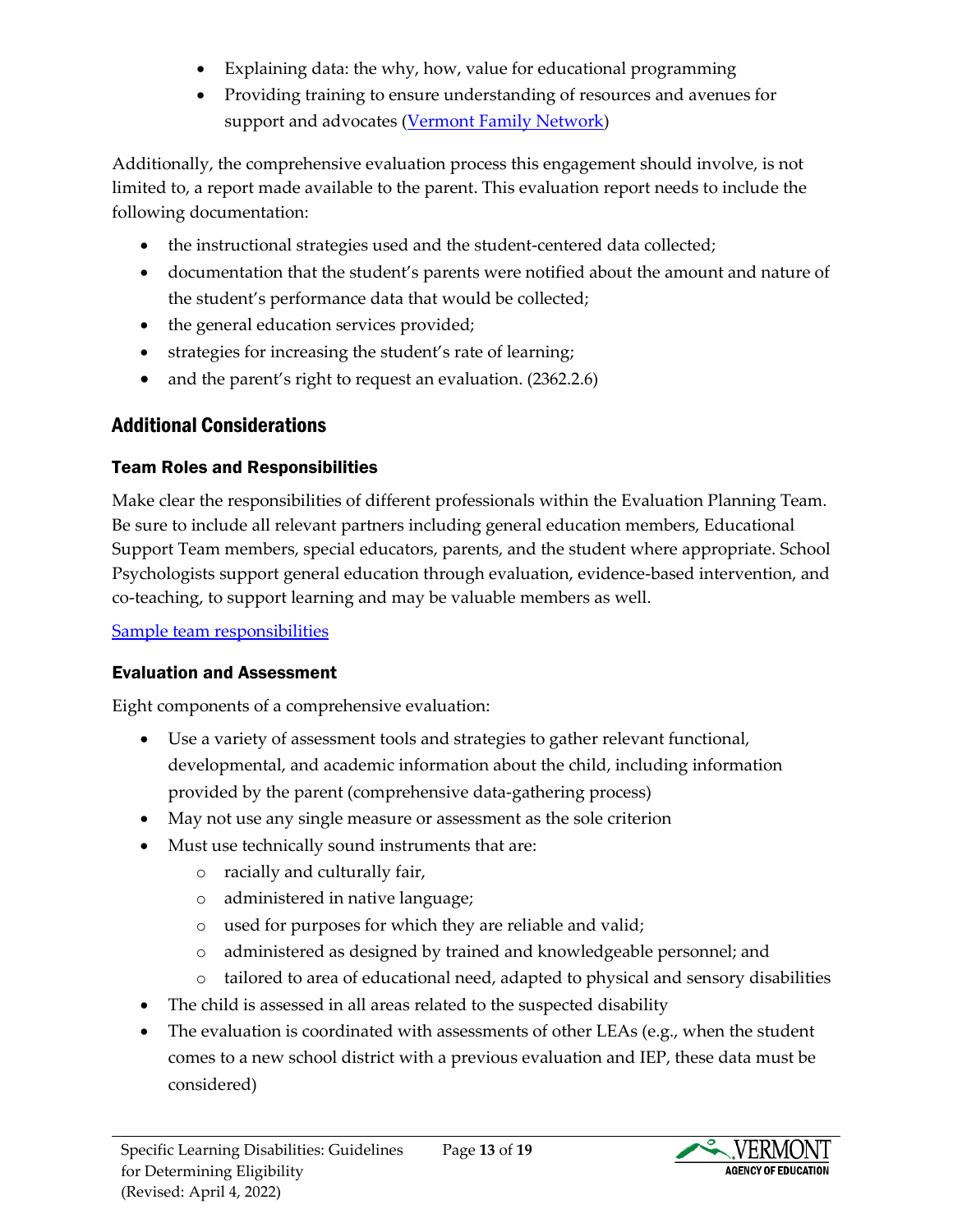- The evaluation is sufficiently comprehensive to identify the child's special education and related service needs, whether commonly linked to the identified disability category (i.e., interventions may be provided that reflect the child's individual needs regardless of the eligibility category)
- Assessment data directly assist persons in determining the educational needs of the child
- Additional requirements: Review existing relevant evaluations and data and determine what additional data are needed

Intelligence Testing:

- IDEA does not prohibit or make mandatory the use of intelligence testing for SLD evaluations. However, Vermont State Board of Education no longer permits a discrepancy model for SLD eligibility determination.
- May be utilized as part of a combination of multiple measures and data points to inform EPT decisions.

Intelligence and achievement testing

- Leads to cut scores (major component of discrepancy)
- Reduces the comprehensive evaluations, discussion, and teamwork
- Will not be utilized in Vermont to solely use a discrepancy to make an eligibility determination.

## <span id="page-13-0"></span>Appendices

## <span id="page-13-1"></span>AOE Resources

The purpose of this section is to provide Vermont Local Education Agencies (LEAs) with AOE and general resources to draw from in preparing and implementing a system and practices for identifying and evaluating students with disabilities when the suspected disability is Specific Learning Disability (SLD) when not utilizing the IQ discrepancy model. While not an exhaustive list, the resources contained within have been vetted by the Agency of Education (AOE) professional staff. The AOE does not endorse a particular approach, professional consultant, or vendor. The AOE encourages LEAs to network with each other and share resources, approaches, and best practices. LEAs are welcome to contact the AOE Special Education Team for more targeted, individualized support by completing our TA [request form.](https://education.vermont.gov/webform/special-education-professional-development-request-form)

#### **[Specific Learning Disability Worksheet](https://teams.microsoft.com/l/file/C1C45CC9-A307-46F5-B273-59DCEA7C2680?tenantId=20b4933b-baad-433c-9c02-70edcc7559c6&fileType=docx&objectUrl=https%3A%2F%2Fvermontgov.sharepoint.com%2Fteams%2FAOE.StudentSupportServicesGroup%2FShared%20Documents%2FSpecial%20Education%20Team%2FNew%20Rules%20Timelines%20for%20Roll%20Out%2FSLD%20Documents%2FREVIEW%2FSLD%20Determination%20Worksheet%2011-18-21.docx&baseUrl=https%3A%2F%2Fvermontgov.sharepoint.com%2Fteams%2FAOE.StudentSupportServicesGroup&serviceName=teams&threadId=19:5e1a07e7234c4e3bb8ba2e8437c8a8df@thread.skype&groupId=684913cd-62c0-4ce7-9926-804df4b218e0)**

This worksheet guides EPTs through the process of SLD eligibility determination.

## <span id="page-13-2"></span>**[Specific Learning Disability FAQs](https://teams.microsoft.com/l/file/DB4030BE-8789-40FE-902B-151EBCFA6075?tenantId=20b4933b-baad-433c-9c02-70edcc7559c6&fileType=docx&objectUrl=https%3A%2F%2Fvermontgov.sharepoint.com%2Fteams%2FAOE.StudentSupportServicesGroup%2FShared%20Documents%2FSpecial%20Education%20Team%2FNew%20Rules%20Timelines%20for%20Roll%20Out%2FSLD%20Documents%2FREVIEW%2FSLD%20FAQ.docx&baseUrl=https%3A%2F%2Fvermontgov.sharepoint.com%2Fteams%2FAOE.StudentSupportServicesGroup&serviceName=teams&threadId=19:5e1a07e7234c4e3bb8ba2e8437c8a8df@thread.skype&groupId=684913cd-62c0-4ce7-9926-804df4b218e0)**

Answers several questions regarding the eligibility process.

#### <span id="page-13-3"></span>Specific Learning Disability/Dyslexia FAQs - coming soon

Page **14** of **19**

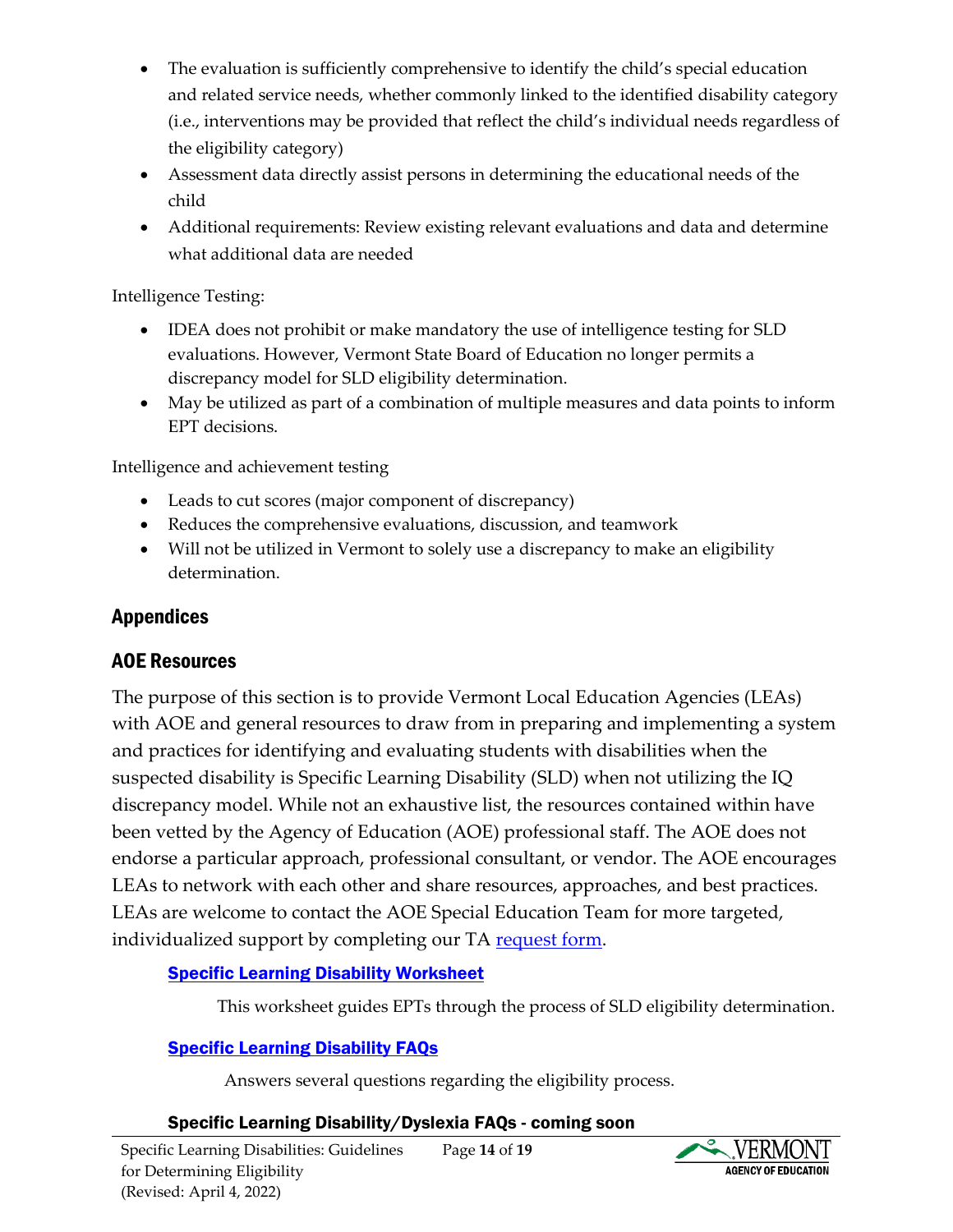Answers specific questions related to Dyslexia and SLD determination.

#### <span id="page-14-0"></span>Mathematics Worksheet - coming soon

Used to document that a student has received appropriate instruction and intervention in mathematics.

#### <span id="page-14-1"></span>Reading Worksheet - coming soon

Used to document that a student has received appropriate instruction and intervention in reading.

#### <span id="page-14-2"></span>Written Expression Worksheet - coming soon

Used to document that a student has received appropriate instruction and intervention in written expression.

#### <span id="page-14-3"></span>Core Instruction Observation Worksheet - coming soon

Used to systematically document core instruction, engagement to task.

#### <span id="page-14-4"></span>[Vermont Multi-Tiered System of Supports](https://education.vermont.gov/student-support/vermont-multi-tiered-system-of-supports)

Is a systemic approach to decision-making for excellence and equity within a culture of continuous improvement that focuses on successful outcomes for all students.

#### <span id="page-14-5"></span>General Resources

#### <span id="page-14-6"></span>Systems and Approaches

This section provides a short list of systems and approaches to identifying and evaluating students suspected of experiencing a specific learning disability. LEAs should consider their broader VTmtss Framework in selecting the system or approach that aligns with existing structures and resources. These links lead to systems-level considerations in designing or enhancing the approach that meets the needs of your LEA.

[RtI Network](http://www.rtinetwork.org/learn/what/whatisrti)

[Intervention Central](https://www.interventioncentral.org/)

[PATTAN](https://www.pattan.net/Multi-Tiered-System-of-Support/Response-to-Intervention-RTI/RTI-SLD-Determination)

[Center on MTSS](https://mtss4success.org/)

[Example of District Guidelines Identifying SLD Using RtI](https://www.misd.net/seresources/SLD%20Determination%20Using%20RTI%20MISD%20Guide%202018.pdf)

[Best Evidence Encyclopedia](https://bestevidence.org/)

[Center on Instruction](https://www.centeroninstruction.org/)

#### **Patterns of Strengths and Weaknesses**

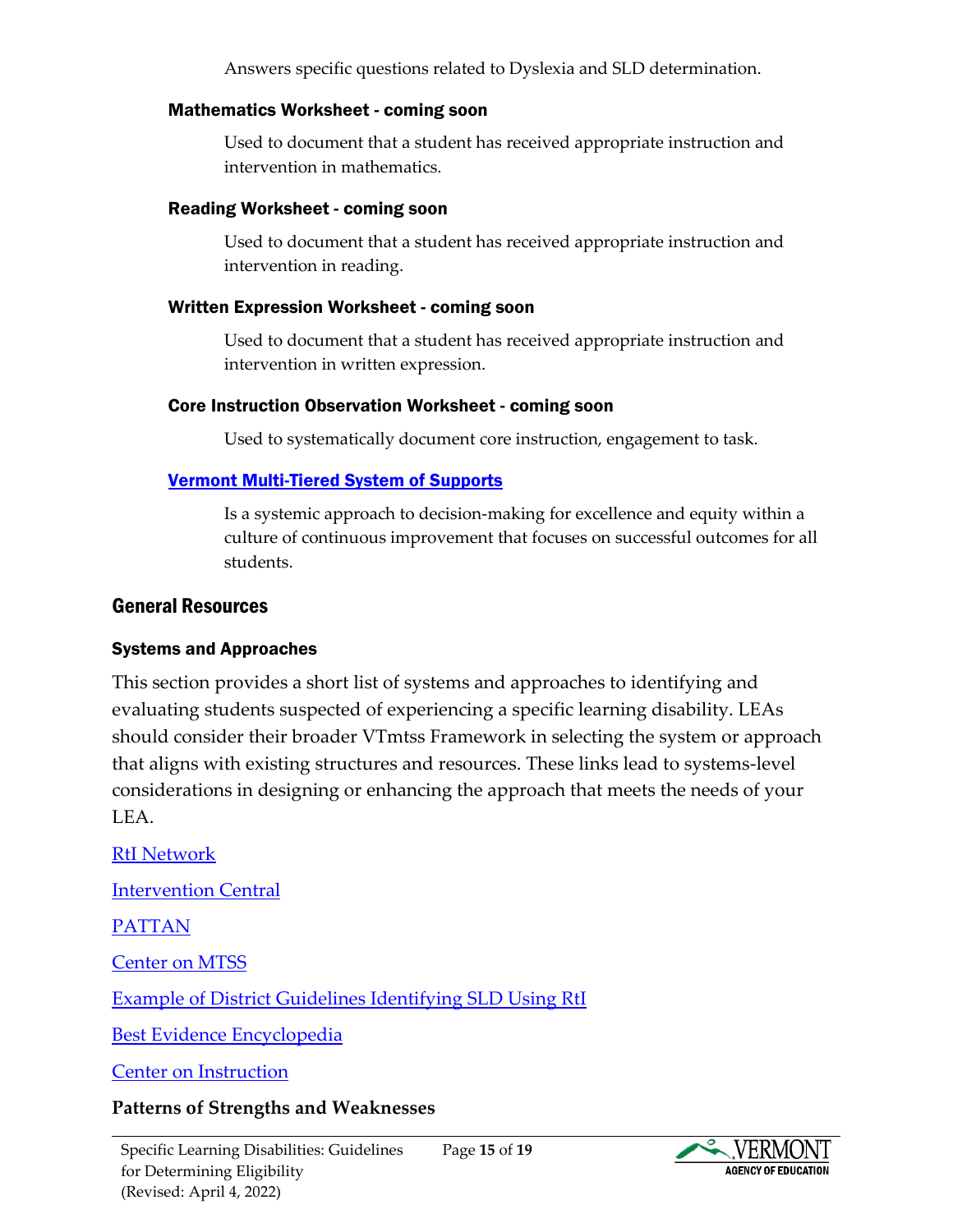- [SLD Determination Utilizing PSW](https://www.youtube.com/watch?v=JL1Yor3-EdU)
- [PSW Methods](https://www.the-ins.org/files/meeting_ce/dc2018/CE_01_Tt6OA7Q02w/CE1%20Fletcher%20Color.pdf)
- [PSW Tools](https://indianaieprc.org/images/lcmats/Evaluations/Detelig/SLDSession2withLeahNellis.pdf)
- [PSW Model In Practice: CA](https://www.chino.k12.ca.us/cms/lib/CA01902308/Centricity/Domain/730/CVUSD%20PSW%20Guidelines%20.pdf)

## <span id="page-15-0"></span>Eligibility in an Instructional Model of Evaluation: Review, Interview, Observe, Test [\(R.I.O.T.\)](https://teams.microsoft.com/l/file/D6868427-5371-465C-A975-D0FE2E8BAF1F?tenantId=20b4933b-baad-433c-9c02-70edcc7559c6&fileType=docx&objectUrl=https%3A%2F%2Fvermontgov.sharepoint.com%2Fteams%2FAOE.StudentSupportServicesGroup%2FShared%20Documents%2FSpecial%20Education%20Team%2FNew%20Rules%20Timelines%20for%20Roll%20Out%2FSLD%20Documents%2FREVIEW%2FSLD%20Riot%20Data%20Sources.docx&baseUrl=https%3A%2F%2Fvermontgov.sharepoint.com%2Fteams%2FAOE.StudentSupportServicesGroup&serviceName=teams&threadId=19:5e1a07e7234c4e3bb8ba2e8437c8a8df@thread.skype&groupId=684913cd-62c0-4ce7-9926-804df4b218e0)

[Data Teaming Tools](https://intensiveintervention.org/implementation-intervention/data-teaming)

#### <span id="page-15-1"></span>Assessments/Tools

Assessment is critical in making decisions, applying judgement, and communicating results or performance. These links lead you to a variety of measures to review as you consider the approach your LEA will use to make eligibility determinations.

[Tool and Assessment Charts](https://intensiveintervention.org/)

[Progress Monitoring](https://charts.intensiveintervention.org/aprogressmonitoring)

[Progress Monitoring](https://www.illuminateed.com/products/fastbridge/progress-monitoring-tool/)

[Implementation and Fidelity Tools](https://intensiveintervention.org/)

[Assessment Inventories \(under Tools\)](https://portal.ct.gov/SDE/SRBI/SRBI---Scientific-Research-Based-Interventions/Related-Resources)

[Curriculum Based Measurement](http://www.rtinetwork.org/essential/assessment/progress/usingcbm)

[Easy CBM](https://www.easycbm.com/)

[Checklists and Forms](http://www.rtinetwork.org/getstarted/checklists-and-forms)

#### <span id="page-15-2"></span>Assessment Examples from Connecticut

- **[Assessment Elementary](https://portal.ct.gov/-/media/SDE/SRBI/ELEMENTARY_ASSESSMENTS_4-9-12.pdf)**
- **[Assessment Secondary](https://portal.ct.gov/-/media/SDE/SRBI/SECONDARY_ASSESSMENTS_4-9-12.pdf)**

#### <span id="page-15-3"></span>**Organizations**

There is a plethora of organizations to draw from in terms of research, guidance, models, innovative practices, and networking opportunities as you prepare or strengthen your systems for the July 1, 2022, rule change regarding SLD determination. Connecting research to practice, these organization provide resources and supports in professional development, technical assistance, resources with a strong library of EBI/RTI resources.

[Office of Special Education Program National Technical Assistance Centers](https://osepideasthatwork.org/sites/default/files/OSEP%20TA%20Center%20Infographic_508.pdf)

[Center for Response to Intervention in Early Childhood](http://www.crtiec.dept.ku.edu/)

[National Center on Intensive Intervention](https://intensiveintervention.org/)

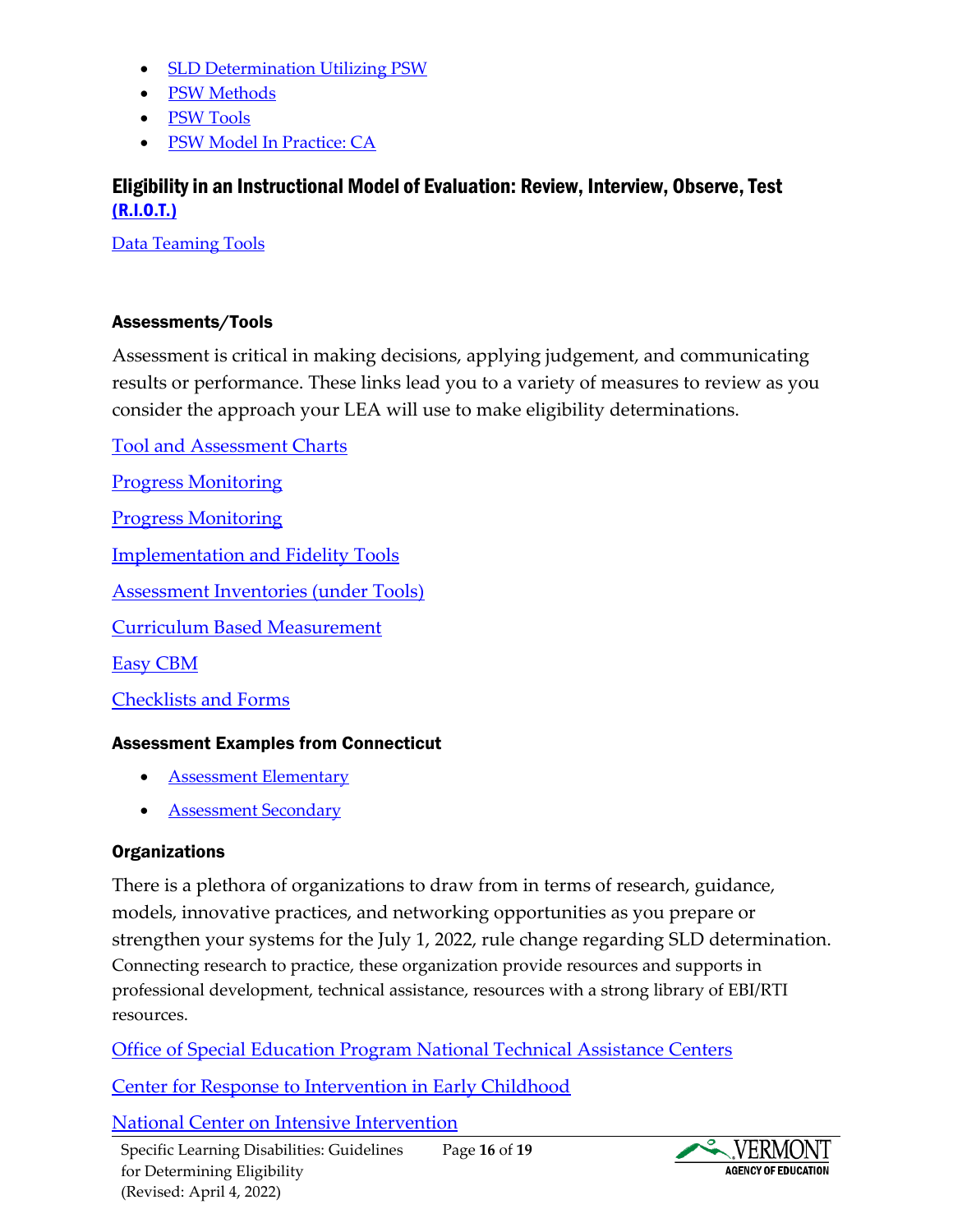[Positive Behavior Intervention & Supports](https://www.pbis.org/) [Research Institute on Progress Monitoring](https://www.progressmonitoring.org/cbm_handout.pdf) [Florida Center for Reading Research](http://www.fcrr.org/) [WestEd](https://www.wested.org/?q=Rti&search_type=google)

<span id="page-16-0"></span>**LD Online for [Educators](https://www.ldonline.org/educators)** and for [Parents.](https://www.ldonline.org/parents)

# Consultants/Vendors

While the AOE does not endorse a particular consultant or vendor, there are professionals who will work with LEAs virtually or on site. The listing below includes individuals or groups with the expertise to consult with you on preparing for the July 1, 2022 rule changes, particularly SLD identification should the need arise.

[Integrated Multi-Tiered Systems of Support](https://mtss.education.uconn.edu/) – UConn – [Dr. Devin Kearns](mailto:devin.kearns@uconn.edu)

[Individual Advocacy Solutions: Maureen Tracey](https://www.individualadvocacysolutions.com/)

[State Education Resource Center -](https://ctserc.org/) CT

[Dr. Dale Boyle, Franklin Pierce University](mailto:Dale%20Boyle%20%3cdsboyle88@gmail.com%3e)

[Dr. Patricia Anderson, retired Connecticut State Department of Education](mailto:DrPatSpEd@outlook.com)

[Dr. Natasha Limones](http://www.natashalimonesphd.com/) (PSW)

[Psyched Services](https://psychedservices.com/) - Kara Levy (PSW)

[Institute on Disability -](https://iod.unh.edu/technical-assistance-consultation) UNH

[TIES Center](https://tiescenter.org/)

[John Hosp, UMass](mailto:johnhosp@umass.edu)

[Vermont Interdisciplinary Team \(I-Team\)](https://www.uvm.edu/cess/cdci/vermont-i-team)

[District Management Group](https://www.dmgroupk12.com/)

[Special Education Consultants of Massachusetts](https://spedconsultants.com/about/)

[Panorama Education](https://www.panoramaed.com/blog/tag/mtss)

<span id="page-16-1"></span>[Jenny Ponzuric Courses](https://jennyponzuric.com/courses/#psw) (PSW)

# Literature/Articles

LEAs may find it helpful to share information on the foundation of the changes underway. This list consists of brief instructional and informational resources to prepare faculty, staff, and families with the rationale behind the approach to the upcoming rule changes. The AOE welcomes the opportunity for community partners to

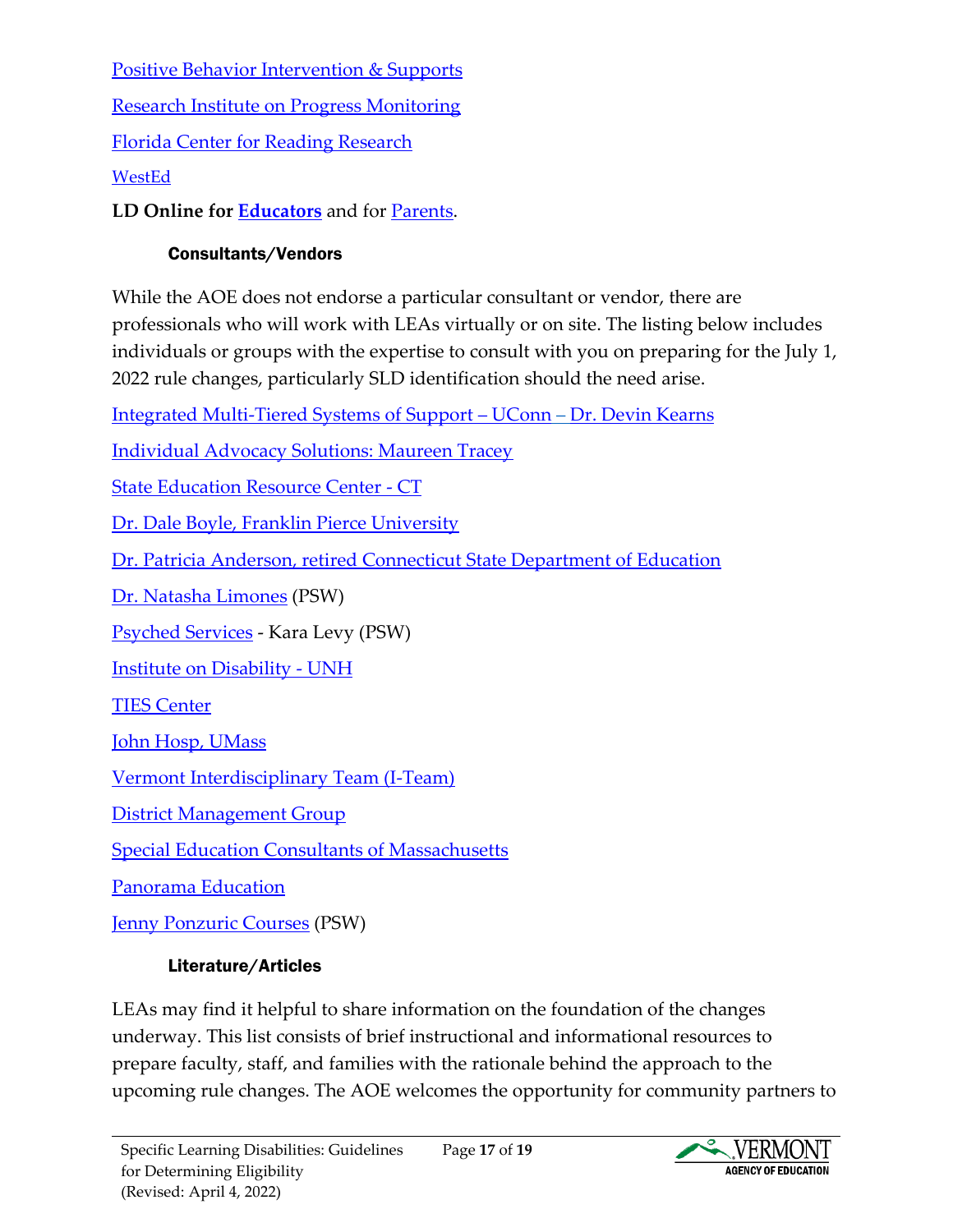add to this brief collection as we navigate a statewide change in our approach to SLD identification.

# [IRIS](https://iris.peabody.vanderbilt.edu/)

The IRIS Center, in collaboration with the Tennessee State Board of Education and the Tennessee State Improvement Grant, hosts four online modules on response to intervention (RTI).

- [RTI Part 1: An Overview](http://iris.peabody.vanderbilt.edu/rti01_overview/chalcycle.htm)
- [RTI Part 2: Assessment](http://iris.peabody.vanderbilt.edu/rti02_assessment/chalcycle.htm)
- [RTI Part 3: Reading Instruction](http://iris.peabody.vanderbilt.edu/rti03_reading/chalcycle.htm)
- [RTI Part 4: Putting It All Together](http://iris.peabody.vanderbilt.edu/rti04_alltogether/chalcycle.htm)
- [RTI Part 5: A Closer Look at Tier 3](http://iris.peabody.vanderbilt.edu/rti05_tier3/chalcycle.htm)

[Reading Rockets on RtI](https://www.readingrockets.org/article/qa-response-intervention)

**[Wrightslaw](https://www.wrightslaw.com/info/rti.index.htm)** 

[What Works Clearinghouse](https://ies.ed.gov/ncee/wwc/)

[NCLD White Paper](https://www.ncld.org/wp-content/uploads/2019/11/NCLD-White-Paper-Evaluation-for-Specific-Learning-Disabilities-Allowable-Methods-of-Identification-Their-Implications.Final_.pdf)

[LDA Paper on RtI](https://ldaamerica.org/advocacy/lda-position-papers/response-to-intervention-rti/#:~:text=The%20Response%20to%20Intervention%20Process,up%20to%20grade%20level%20achievement.)

[Response to Intervention and SLD Identification \(PowerPoint\)](http://www.ideapartnership.org/documents/RTI-advanced-ppt-7-30-07.ppt)

[State of Learning Disabilities \(2014\)](https://www.ncld.org/wp-content/uploads/2014/11/2014-State-of-LD.pdf)

Hale, James B. (2008). [Response to Intervention: Guidelines for Parents and](https://www.wrightslaw.com/idea/art/rti.hale.htm)  [Practitioners.](https://www.wrightslaw.com/idea/art/rti.hale.htm)

Hehir, Thomas, with Lauren Katzman (2012). *Effective Inclusive Schools*: *Designing Successful Schoolwide Programs.* San Francisco: Jossey-Bass.

U.S. Department of Education (2007). *[Q and A: Questions and Answers On Response to](https://sites.ed.gov/idea/topic-areas/)  [Intervention \(RTI\) and Early Intervening Services \(EIS](https://sites.ed.gov/idea/topic-areas/)*).

[Guidelines for Determining Patterns of Strengths/Weaknesses](https://ldaamerica.org/wp-content/uploads/2013/10/Journal-Vol-18-2_article.pdf)

[Patterns of Strengths/Weaknesses](https://psychedservices.com/pattern-of-strengths-and-weaknesses/#:~:text=A%20pattern%20of%20strengths%20and%20weaknesses%20(PSW)%20is%20one%20approach,student%20is%20performing%20more%20poorly.)

[Establishing Cut Points Within Universal Screening/RtI](https://nysrti.org/files/documents/resources/screening/establishing_cut_points_within_un_screening_and_pm_tjap.pdf)